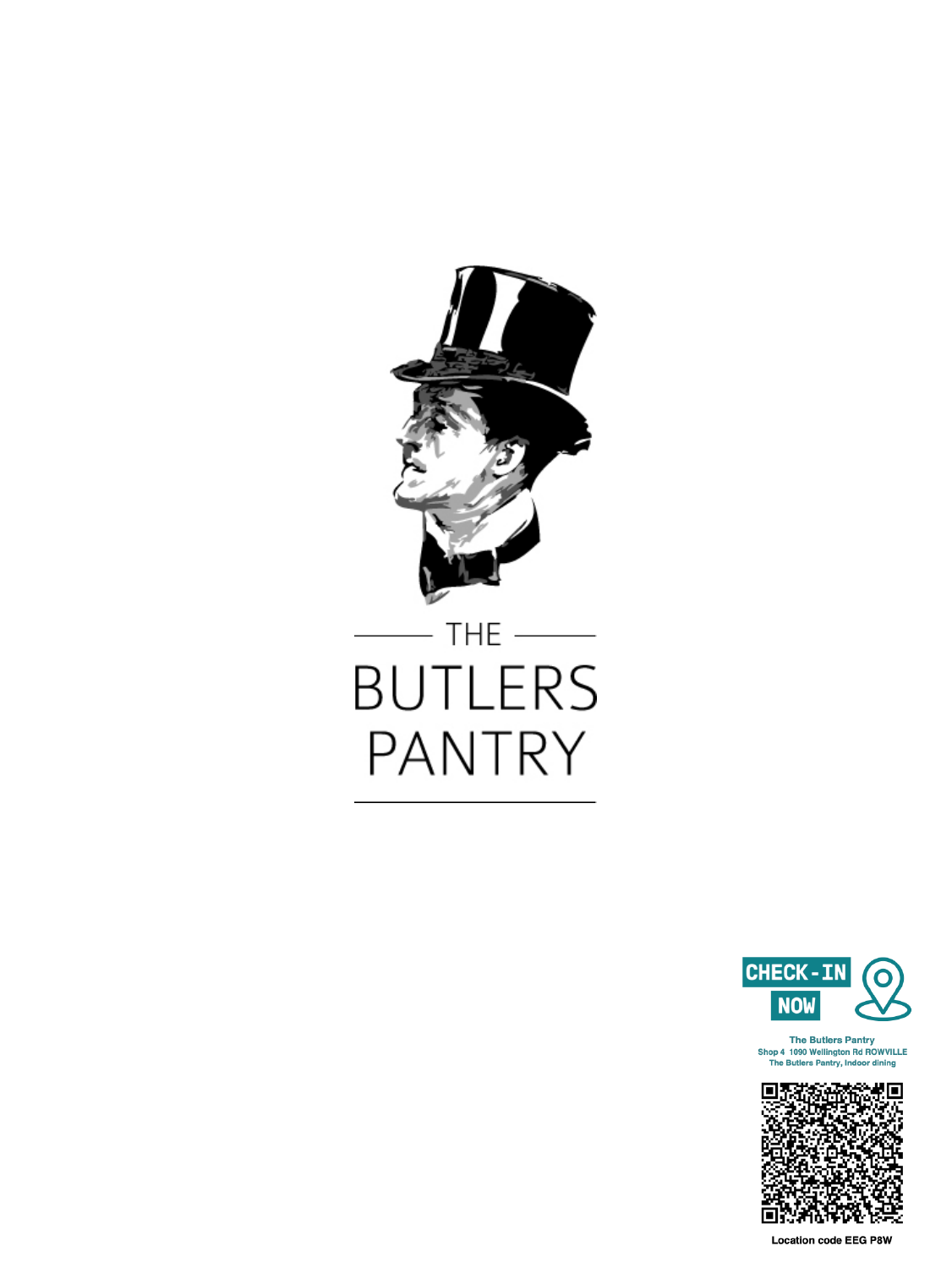# 

## - COFFEE by Toby's Estate -

BLACK - \$4.00 MILK - \$4.00

MOCHA - \$4.50

BATCH BREW (single origin rotation) - \$4.50

ORGANIC DECAF + \$0.70

IN A MUG + \$1.00 ADD - BONSOY / ALMOND / COCONUT / LACTOSE FREE / OAT + \$1.00

- ICED COFFEE -

ICED COFFEE - double shot espresso, ice cream, milk & ice  $- $7.00 -$ 

ICED MOCHA - double shot espresso, kali 33% premium chocolate, ice cream, milk & ice  $- $7.20 -$ 

ICED CHOCOLATE - kali 33% premium chocolate, ice cream, milk & ice  $- $7.00 -$ 

> ICED LATTE - double shot espresso, milk & ice  $-$  \$5.70 -

ICED LONG BLACK - double shot espresso, water & ice  $-$  \$5.20 -

COLD BREW - toby's estate 'BLACK BREW' served on ice

- MILKSHAKES -

REGULAR - \$6.00 / LARGE - \$8.50

CHOCOLATE / STRAWBERRY / CARAMAL / VANILLA

- MAKE IT A THICKSHAKE + 1.50 -

- SOFT DRINKS -

COKE / COKE 'no sugar' - \$4.00 LEMON, LIME & BITTERS - \$5.00 SPARKLING MINERAL WATER (750ml) - \$5.50

- ORGANIC TEA by Love Tea -

- \$5.00 per pot -

ENGLISH BREAKFAST - a delicate balance of sweet muscatel body with a fresh and enlivening finish

FRENCH EARL GREY - a combination of Ceylon black tea and floral petals is perfectly complimented by refreshing citrus tones of bergamot essential oil

PEPPERMINT - sourced directly from a cooperative in Egypt. this tea has a refreshing, delicate and cooling flavour

JASMINE GREEN - a refreshing alternative to traditional green tea, with subtle floral tones of jasmine and all the health benefits of a regular green tea

WHITE, ROSE & GOJI - a botanical blend of organic white tea, delicate flowers and naturally sweet goji berries

CALMING - a gentle herbal blend, with subtle hints of mint and lemon, complemented by the soft floral tones of chamomile and lavender (Caffeine free)

IMMUNITY - a holistic blend has a grounded, earthy flavour, with subtle hints of sweet licorice and vitalising elements of zesty

#### 

- OTHER ORGANIC BLENDS -

PRANA CHAI 'original blend' - sticky loose lead chai blend brewed with Bonsoy - \$6.00

(please advise waitstaff if you would like an alternate milk)

MATCHA LATTE - organic matcha powder brewed with your choice of milk - \$5.70

TURMERIC LATTE - an organic blend of turmeric, cinnamon, ginger & black pepper brewed with your choice of milk - \$5.70

- SMOOTHIES -

### 

ENERGY - banana, apple, peach & dates blended w. Milklab Coconut milk

VITALITY - strawberry, banana, mango & peach blended w. Milklab Almond milk

IMMUNITY - mango, passionfruit, pineapple & banana blended w. Milklab Almond milk

ALL SMOOTHIES - \$10.90 -